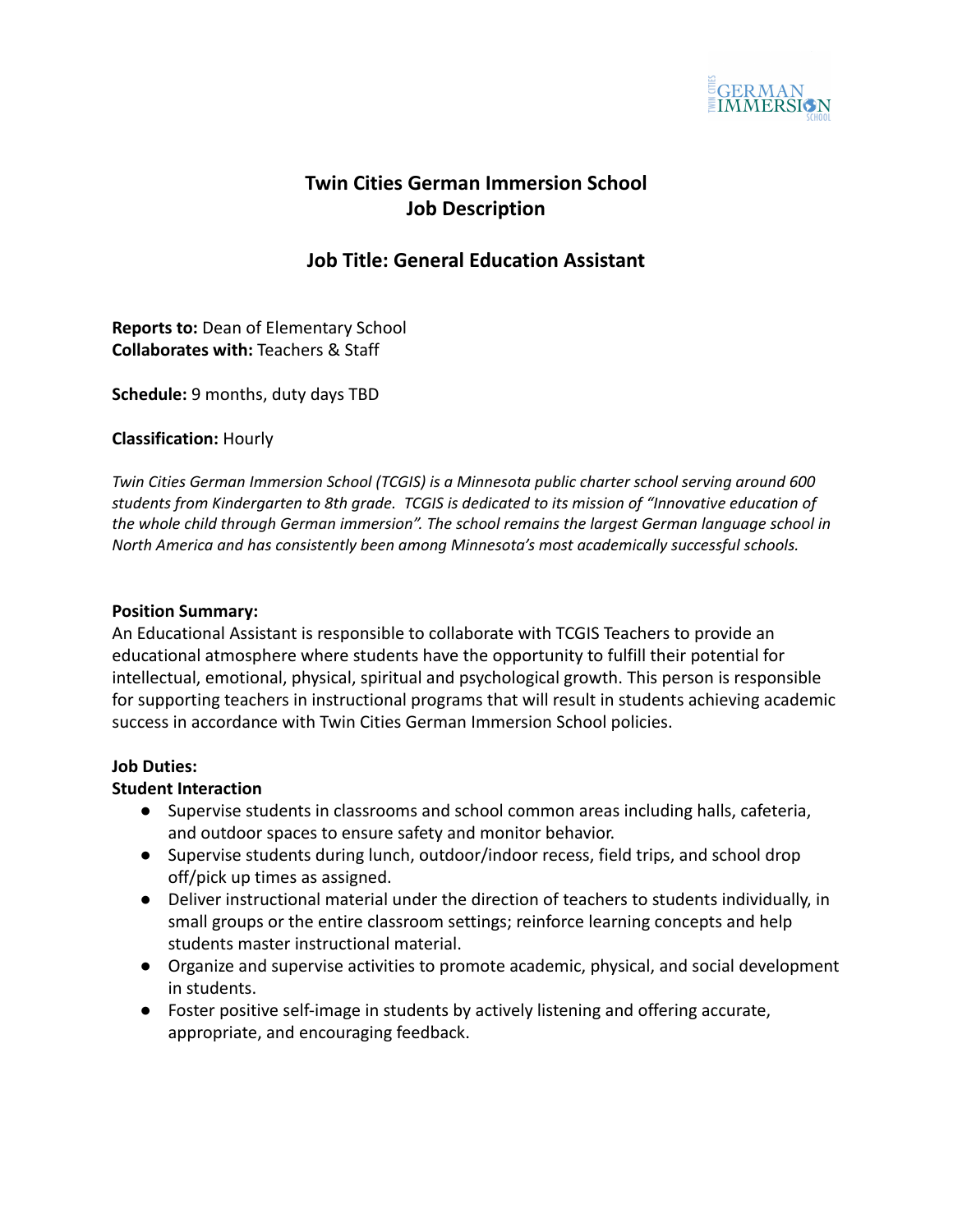

## **Classroom Support**

- Provide clerical support to teachers and school administrators; tasks may include typing, filing, duplicating materials, and laminating materials.
- Maintain student records as directed by teachers including attendance, grades, health, disciplinary action, etc.
- Provide general classroom assistance such as distributing materials to students, organizing classrooms, and creating classroom displays.
- Assist as requested in lesson planning and material preparation.

## **Communication**

- Engage in on-going dialogue with teachers to successfully coordinate instructional efforts.
- Suggest student activities or approaches that may be appropriate for students based on personal observations.

## **Professional Development**

● Attend staff meetings, training, and professional development opportunities as required by school administration.

### **School Culture**:

- **●** Works collaboratively, build strong professional relationships, listen to multiple views and support solution-oriented practices.
- Establishes a structured, positive, and inspiring school culture.
- Creates a culture of equity that values diversity and inclusion.

## **Required Qualifications:**

- Commitment to TCGIS's mission, vision, values & strategic goals.
- Dedicated, flexible and supportive of charter school concepts.
- Must be a passionate, dedicated, and resourceful teacher
- Working knowledge of Minnesota Learning Standards
- Must meet criteria for "highly qualified paraprofessional" by meeting any of the following provisions:
	- 1. Two years of study at an institution of higher education
	- 2. A minimum of 60 semester credits or the number required to complete 2 years of full time enrollment by the institution attended
	- 3. Obtainment of an Associate's Degree (or higher)
	- 4. Successful completion of ParaPro test with score of 460 or higher
- Eligible to work in the United States